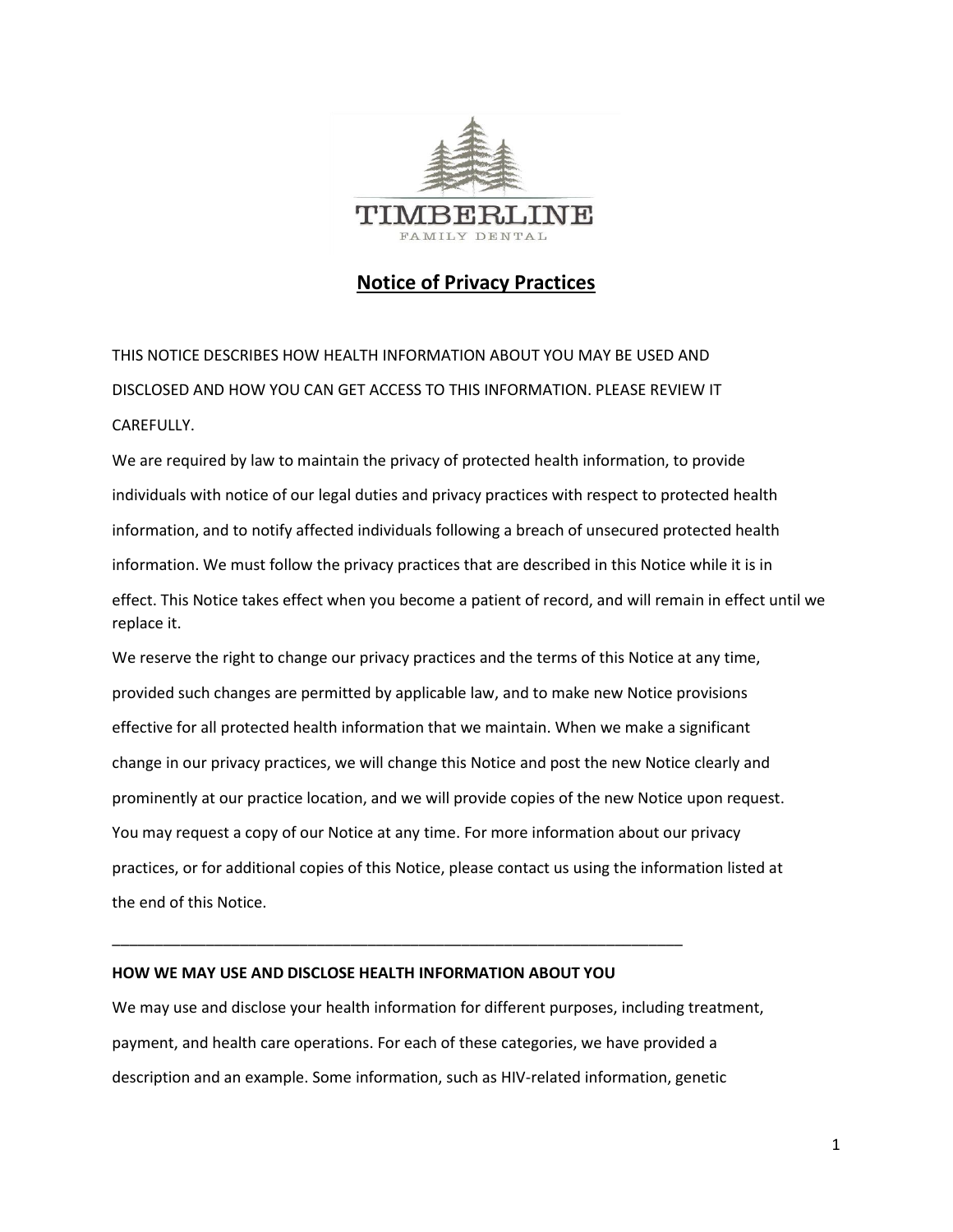information, alcohol and/or substance abuse records, and mental health records may be entitled to special confidentiality protections under applicable state or federal law. We will abide by these special protections as they pertain to applicable cases involving these types of records. **Treatment**. We may use and disclose your health information for your treatment. For example, we may disclose your health information to a specialist providing treatment to you.

**Payment**. We may use and disclose your health information to obtain reimbursement for the treatment and services you receive from us or another entity involved with your care. Payment activities include billing, collections, claims management, and determinations of eligibility and coverage to obtain payment from you, an insurance company, or another third party. For example, we may send claims to your dental health plan containing certain health information. **Healthcare Operations**. We may use and disclose your health information in connection with our healthcare operations. For example, healthcare operations include quality assessment and improvement activities, conducting training programs, and licensing activities.

**Individuals Involved in Your Care or Payment for Your Care**. We may disclose your health information to your family or friends or any other individual identified by you when they are involved in your care or in the payment for your care. Additionally, we may disclose information about you to a patient representative. If a person has the authority by law to make health care decisions for you, we will treat that patient representative the same way we would treat you with respect to your health information.

**Disaster Relief**. We may use or disclose your health information to assist in disaster relief efforts. Required by Law. We may use or disclose your health information when we are required to do so by law.

**Public Health Activities**. We may disclose your health information for public health activities, including disclosures to:

o Prevent or control disease, injury or disability;

o Report child abuse or neglect;

o Report reactions to medications or problems with products or devices;

o Notify a person of a recall, repair, or replacement of products or devices;

o Notify a person who may have been exposed to a disease or condition; or

2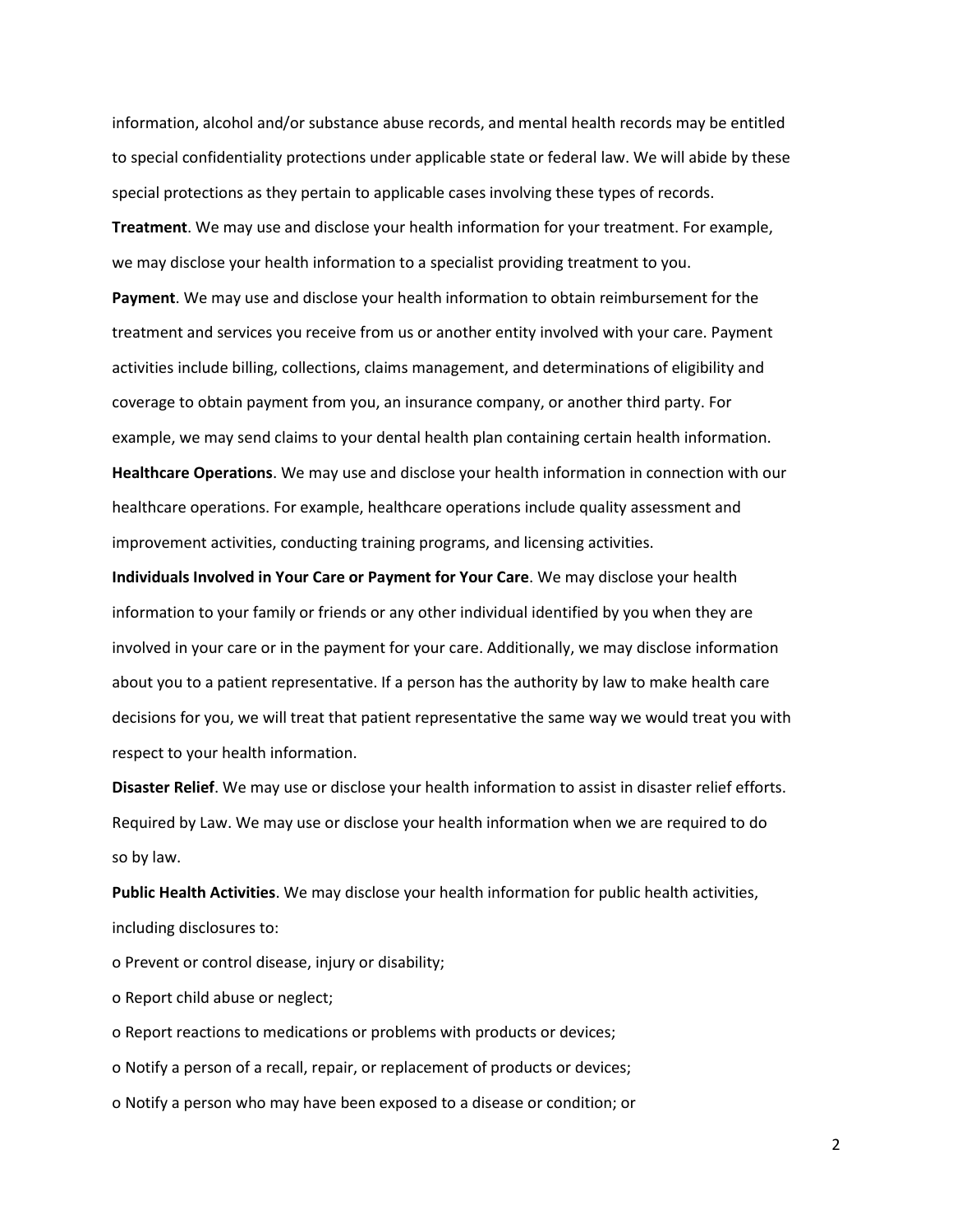o Notify the appropriate government authority if we believe a patient has been the victim of abuse, neglect, or domestic violence.

**National Security**. We may disclose to military authorities the health information of Armed Forces personnel under certain circumstances. We may disclose to authorized federal officials health information required for lawful intelligence, counterintelligence, and other national security activities. We may disclose to correctional institution or law enforcement official having lawful custody the protected health information of an inmate or patient.

Secretary of HHS. We will disclose your health information to the Secretary of the U.S. Department of Health and Human Services when required to investigate or determine compliance with HIPAA.

**Worker's Compensation**. We may disclose your PHI to the extent authorized by and to the extent necessary to comply with laws relating to worker's compensation or other similar programs established by law.

**Law Enforcement**. We may disclose your PHI for law enforcement purposes as permitted by HIPAA, as required by law, or in response to a subpoena or court order.

**Health Oversight Activities**. We may disclose your PHI to an oversight agency for activities

authorized by law. These oversight activities include audits, investigations, inspections, and credentialing, as necessary for licensure and for the government to monitor the health care system, government programs, and compliance with civil rights laws.

**Judicial and Administrative Proceedings**. If you are involved in a lawsuit or a dispute, we may disclose your PHI in response to a court or administrative order. We may also disclose health information about you in response to a subpoena, discovery request, or other lawful process instituted by someone else involved in the dispute, but only if efforts have been made, either by the requesting party or us, to tell you about the request or to obtain an order protecting the information requested.

**Research**. We may disclose your PHI to researchers when their research has been approved by an institutional review board or privacy board that has reviewed the research proposal and established protocols to ensure the privacy of your information.

**Coroners, Medical Examiners, and Funeral Directors**. We may release your PHI to a coroner or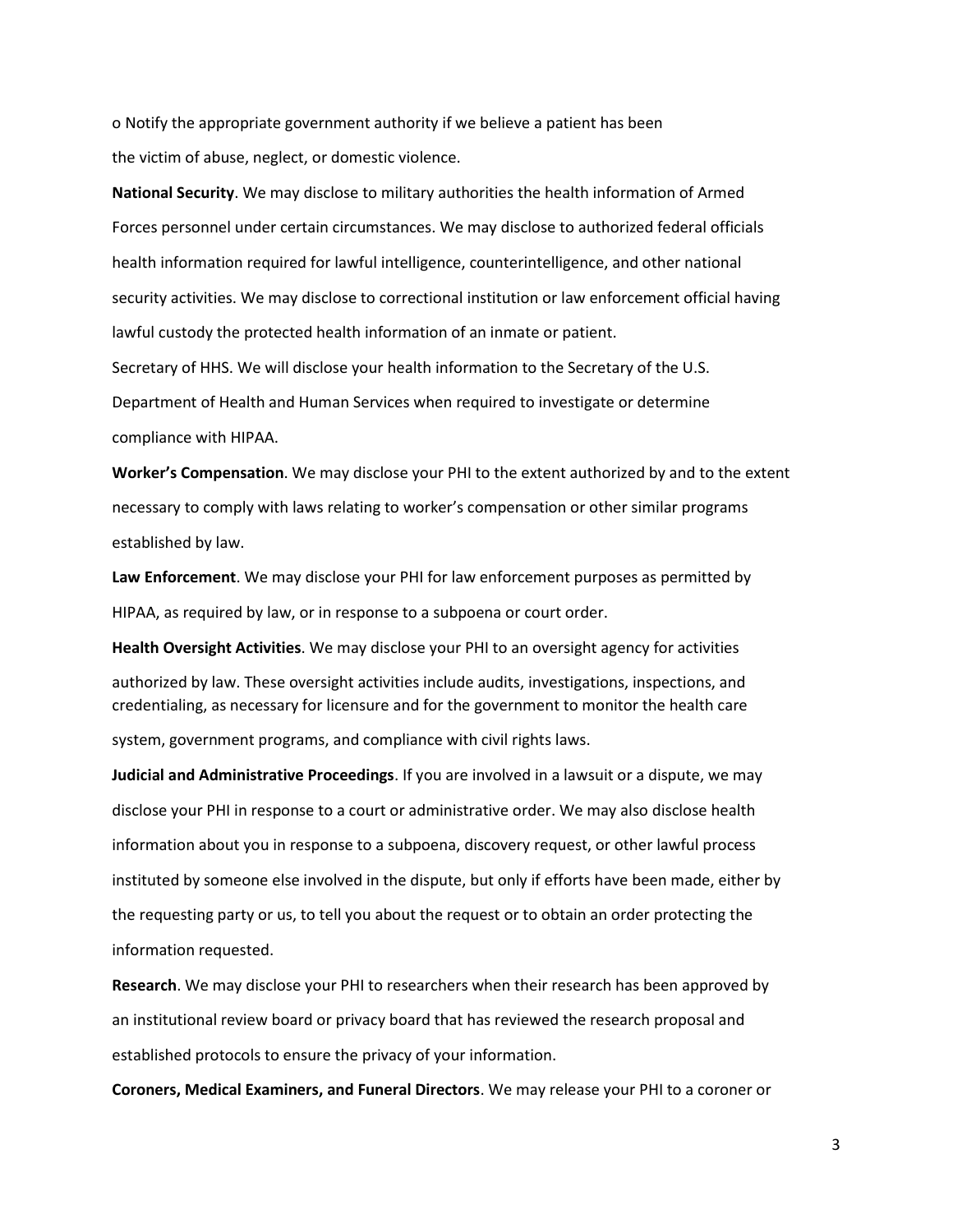medical examiner. This may be necessary, for example, to identify a deceased person or determine the cause of death. We may also disclose PHI to funeral directors consistent with applicable law to enable them to carry out their duties.

**Fundraising**. We may contact you to provide you with information about our sponsored activities, including fundraising programs, as permitted by applicable law. If you do not wish to receive such information from us, you may opt out of receiving the communications.

**Other Uses and Disclosures of PHI**. Your authorization is required, with a few exceptions, for disclosure of psychotherapy notes, use or disclosure of PHI for marketing, and for the sale of PHI. We will also obtain your written authorization before using or disclosing your PHI for purposes other than those provided for in this Notice (or as otherwise permitted or required by law). You may revoke an authorization in writing at any time. Upon receipt of the written revocation, we will stop using or disclosing your PHI, except to the extent that we have already taken action in reliance on the authorization.

## **Your Health Information Rights**.

**Access**. You have the right to look at or get copies of your health information, with limited exceptions. You must make the request in writing. You may obtain a form to request access by using the contact information listed at the end of this Notice. You may also request access by sending us a letter to the address at the end of this Notice. If you request information that we maintain on paper, we may provide photocopies. If you request information that we maintain electronically, you have the right to an electronic copy. We will use the form and format you request if readily producible. We will charge you a reasonable cost-based fee for the cost of supplies and labor of copying, and for postage if you want copies mailed to you. Contact us using the information listed at the end of this Notice for an explanation of our fee structure. If you are denied a request for access, you have the right to have the denial reviewed in accordance with the requirements of applicable law.

**Disclosure Accounting**. Except for certain disclosures, you have the right to receive an accounting of disclosures of your health information in accordance with applicable laws and regulations. To request an accounting of disclosures of your health information, you must submit your request in writing to the Privacy Official. If you request this accounting more than once in a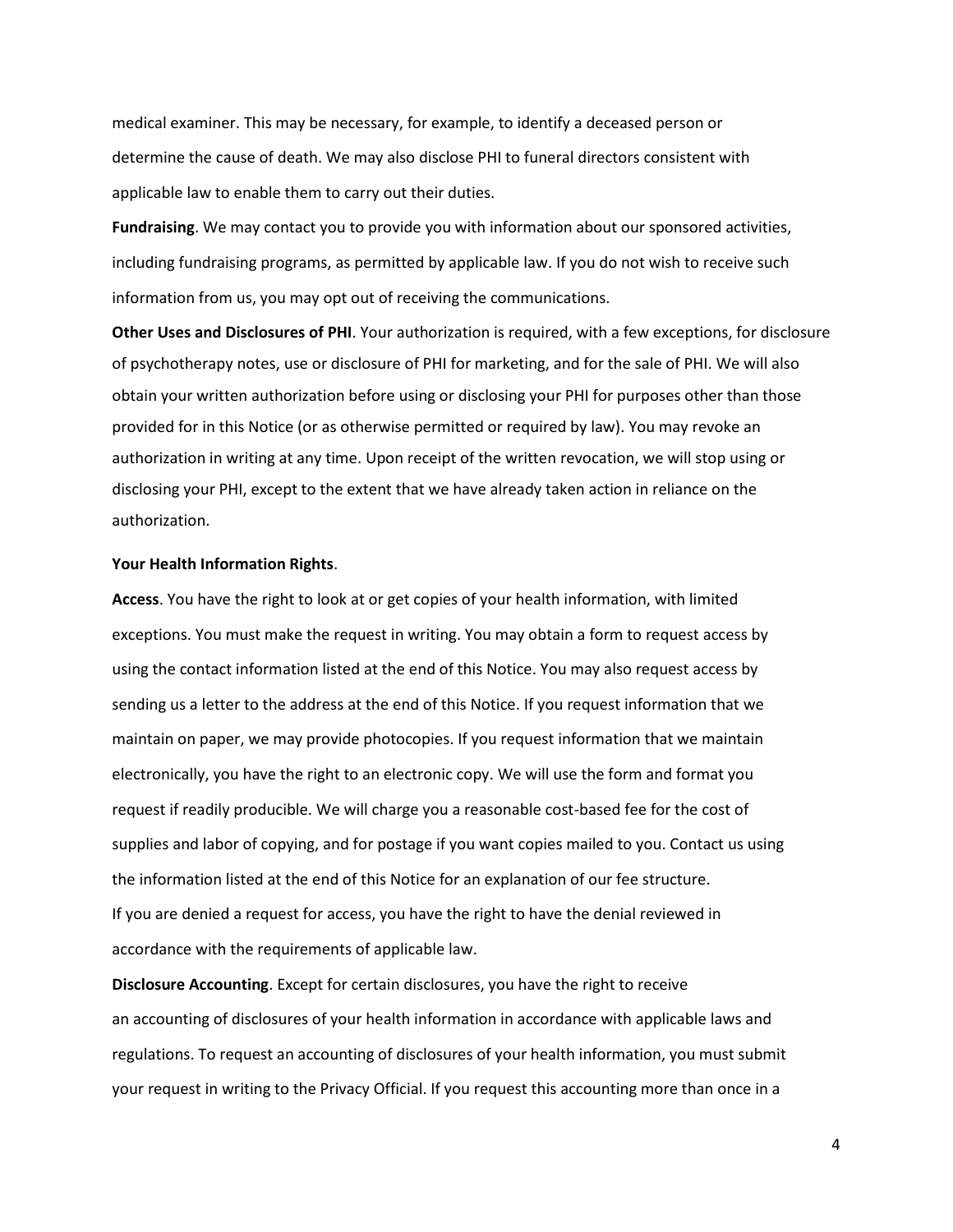12-month period, we may charge you a reasonable, cost-based fee for responding to the additional requests.

**Right to Request a Restriction**. You have the right to request additional restrictions on our use or disclosure of your PHI by submitting a written request to the Privacy Official. Your written request must include (1) what information you want to limit, (2) whether you want to limit our use, disclosure or both, and (3) to whom you want the limits to apply. **We are not required to agree to your request except in the case where the disclosure is to a health plan for purposes of carrying out payment** or health care operations, and the information pertains solely to a health care item or service for which you, or a person on your behalf (other than the health plan), has paid our practice in full.

**Alternative Communication**. You have the right to request that we communicate with you about your health information by alternative means or at alternative locations. You must make your request in writing. Your request must specify the alternative means or location, and provide satisfactory explanation of how payments will be handled under the alternative means or location you request. We will accommodate all reasonable requests. However, if we are unable to contact you using the ways or locations you have requested we may contact you using the information we have.

**Amendment**. You have the right to request that we amend your health information. Your request must be in writing, and it must explain why the information should be amended. We may deny your request under certain circumstances. If we agree to your request, we will amend your record(s) and notify you of such. If we deny your request for an amendment, we will provide you with a written explanation of why we denied it and explain your rights.

Right to Notification of a Breach. You will receive notifications of breaches of your unsecured protected health information as required by law.

**Electronic Notice.** You may receive a paper copy of this Notice upon request, even if you have agreed to receive this Notice electronically on our Web site or by electronic mail (e-mail).

## **Questions and Complaints**

If you want more information about our privacy practices or have questions or concerns, please contact us.

5